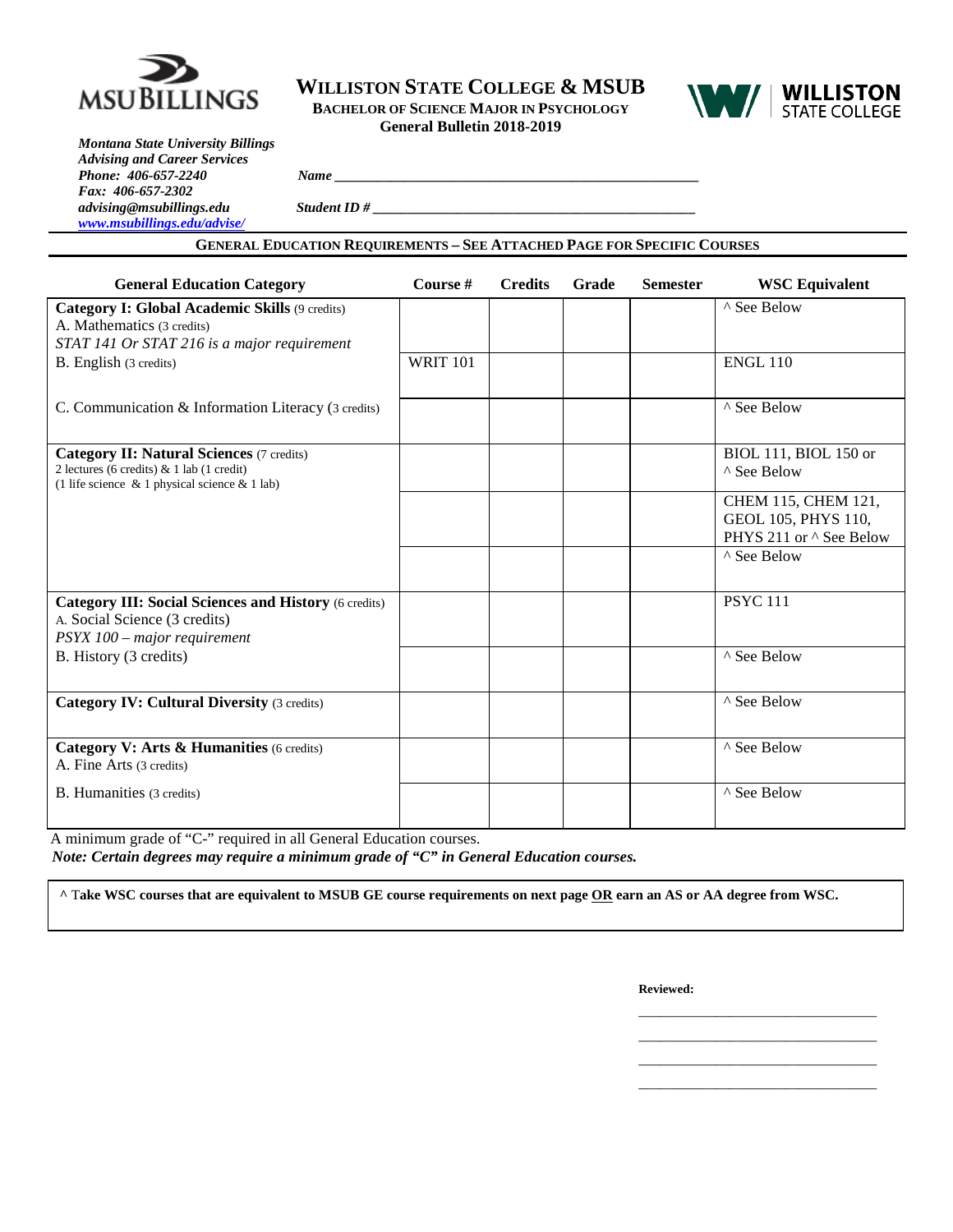# **GENERAL EDUCATION REQUIREMENTS**

|             |     | <b>CATEGORY I: GLOBAL ACADEMIC SKILLS</b><br><b>9</b> credits      |              |
|-------------|-----|--------------------------------------------------------------------|--------------|
|             |     | Students are required to take one course from each subcategory     |              |
|             |     | <b>Subcategory A - Mathematics</b><br>3 credits                    |              |
| М           | 105 | <b>Contemporary Mathematics</b>                                    | 3            |
| М           | 114 | <b>Extended Technical Mathematics</b>                              | 3            |
| М           | 121 | College Algebra                                                    | 3            |
| М           | 122 | College Trigonometry                                               | 3            |
| М           | 130 | Mathematics for Elementary Teachers I                              | 3            |
| М           | 140 | College Math for Healthcare                                        | 3            |
| М           | 143 | <b>Finite Mathematics</b>                                          | 4            |
| М           | 161 | <b>Survey of Calculus</b>                                          | 3            |
| М           | 171 | Calculus I                                                         | 4            |
| <b>STAT</b> | 141 | <b>Introduction to Statistical Concepts</b>                        | 3            |
| <b>STAT</b> | 216 | <b>Introduction to Statistics</b>                                  | 4            |
|             |     | <b>Subcategory B - English</b><br>3 credits                        |              |
| WRIT        | 101 | College Writing I                                                  | 3            |
| WRIT        | 121 | Introduction to Technical Writing                                  | 3            |
| WRIT        | 122 | Introduction to Business Writing                                   | 3            |
| WRIT        | 201 | College Writing II                                                 | 3            |
| WRIT        | 220 | Business & Professional Writing                                    | 3            |
| WRIT        | 221 | <b>Intermediate Technical Writing</b>                              | 3            |
|             |     |                                                                    |              |
|             |     | Subcategory C- Communication & Information Literacy 3 credits      |              |
| <b>BMIS</b> | 150 | Computer Literacy                                                  | 3            |
| COMX        | 111 | Introduction to Public Speaking                                    | 3            |
| <b>COMX</b> | 115 | Introduction to Interpersonal Communication 3                      |              |
| LSCI        | 125 | Research in the Information Age                                    | 3            |
|             |     | <b>CATEGORY II: NATURAL SCIENCES</b><br>6 cr. lecture & 1 cr. lab  |              |
|             |     | Students are required to take one course from each subcategory and |              |
|             |     | at least one corresponding lab or Integrated Sciences              |              |
|             |     | <b>Subcategory A - Life Sciences</b><br>3-4 credits                |              |
| <b>BIOB</b> | 101 | Discover Biology                                                   | 3            |
| <b>BIOB</b> | 102 | Discover Biology Lab                                               | 1            |
| <b>BIOB</b> | 121 | Fundamentals of Biology for Allied Health                          | 3            |
| <b>BIOB</b> | 122 | Fund of Biology: Evolution, Ecology, and                           |              |
|             |     | Biodiversity                                                       | 3            |
| <b>BIOB</b> | 123 | Fund of Biology: The Nature of Nutrition                           | 3            |
| <b>BIOB</b> | 160 | Principles of Living Systems                                       | 3            |
| <b>BIOB</b> | 161 | Principles of Living Systems Lab                                   | 1            |
|             |     | <b>Subcategory B - Physical Sciences</b><br>3-4 credits            |              |
| ASTR        | 110 | Introduction to Astronomy                                          | 3            |
| <b>ASTR</b> | 111 | Introduction to Astronomy Lab                                      | $\,1$        |
| <b>CHMY</b> | 121 | Introduction to General Chemistry                                  | 3            |
| CHMY        | 122 | Introduction to General Chemistry Lab                              | 1            |
| CHMY        | 141 | College Chemistry I                                                | 3            |
| <b>CHMY</b> | 142 | College Chemistry Laboratory I                                     | 1            |
| GEO         | 101 | Introduction to Physical Geology                                   | 3            |
| <b>GEO</b>  | 102 | Introduction to Physical Geology Laboratory                        | $\mathbf{1}$ |
| GPHY        | 111 | Introduction to Physical Geography                                 | 3            |
| GPHY        | 112 | Introduction to Physical Geography Lab                             | 1            |
| <b>PHSX</b> | 103 | Our Physical World                                                 | 3            |

| <b>PHSX</b> | 103 | Our Physical World                      | 3 |
|-------------|-----|-----------------------------------------|---|
| <b>PHSX</b> | 104 | Our Physical World Lab                  | 1 |
| <b>PHSX</b> | 205 | College Physics I                       | 3 |
| <b>PHSX</b> | 206 | College Physics I Lab                   |   |
| <b>PHSX</b> | 105 | <b>Fundamentals of Physical Science</b> | 3 |
| <b>PHSX</b> | 106 | Fundamentals of Physical Science Lab    |   |
|             |     |                                         |   |
|             |     |                                         |   |

| <b>Integrated Sciences</b> |
|----------------------------|
|                            |

| SCIN 101, 102, 103, 104 Integrated Sciences |  | 3, 1, 3, 1 |  |  |
|---------------------------------------------|--|------------|--|--|
|---------------------------------------------|--|------------|--|--|

|             |      | <b>CATEGORY III: SOCIAL SCIENCES AND HISTORY</b><br><b>6 CREDITS</b> |                |  |  |
|-------------|------|----------------------------------------------------------------------|----------------|--|--|
|             |      | Students are required to take one course from each subcategory       |                |  |  |
|             |      | <b>Subcategory A – Social Sciences</b><br>3 credits                  |                |  |  |
| <b>ANTY</b> | 2.17 | Physical Anthropology & Archeology                                   | 3              |  |  |
| <b>BGEN</b> | 105  | <b>Introduction to Business</b>                                      |                |  |  |
| <b>COMX</b> | 106  | 333333333333<br>Communicating in a Dynamic Workplace                 |                |  |  |
| <b>ECNS</b> | 201  | Principles of Microeconomics                                         |                |  |  |
| <b>ECNS</b> | 202  | Principles of Macroeconomics                                         |                |  |  |
| EDU         | 105  | <b>Education and Democracy</b>                                       |                |  |  |
| <b>GPHY</b> | 141  | Geography of World Regions                                           |                |  |  |
| <b>HTH</b>  | 110  | Personal Health and Wellness                                         |                |  |  |
| <b>PSCI</b> | 210  | Introduction to American Government                                  |                |  |  |
| <b>PSCI</b> | 220  | Introduction to Comparative Government                               |                |  |  |
| <b>PSYX</b> | 100  | Introduction to Psychology                                           |                |  |  |
| <b>PSYX</b> | 231  | <b>Human Relations</b>                                               |                |  |  |
| SOCI        | 101  | Introduction to Sociology                                            |                |  |  |
| SOCI        | 201  | Social Problems                                                      | $\overline{3}$ |  |  |
|             |      | <b>Subcategory B - History</b>                                       | 3 credits      |  |  |
| <b>HSTA</b> | 101  | American History I                                                   | 3              |  |  |
| <b>HSTA</b> | 102  | American History II                                                  |                |  |  |
| <b>HSTR</b> | 101  | <b>Western Civilization I</b>                                        | $\frac{3}{3}$  |  |  |
| <b>HSTR</b> | 102  | <b>Western Civilization II</b>                                       | $\frac{3}{3}$  |  |  |
| <b>HSTR</b> | 103  | Honors Western Civilization I                                        |                |  |  |
| <b>HSTR</b> | 104  | Honors Western Civilization                                          |                |  |  |
| П           | 3    |                                                                      |                |  |  |
| <b>PSCI</b> | 230  | Introduction to International Relations                              | 3              |  |  |

| <b>CATEGORY IV: CULTURAL DIVERSITY</b><br>3 credits |     |                                             |   |  |  |
|-----------------------------------------------------|-----|---------------------------------------------|---|--|--|
| A&SC/WGSS 274                                       |     | Women, Culture, and Society                 | 3 |  |  |
| <b>ANTY</b>                                         | 220 | Culture and Society                         | 3 |  |  |
| <b>ARTH</b>                                         | 160 | Global Visual Culture                       | 3 |  |  |
| <b>COMX</b>                                         | 212 | Introduction to Intercultural Communication | 3 |  |  |
| <b>GPHY</b>                                         | 121 | Human Geography                             | 3 |  |  |
| <b>HTH</b>                                          | 270 | Global Health Issues                        | 3 |  |  |
| LIT                                                 | 230 | World Literature Survey                     | 3 |  |  |
| <b>MUSI</b>                                         | 207 | World Music                                 | 3 |  |  |
| <b>NASX</b>                                         | 105 | Introduction to Native American Studies     | 3 |  |  |
| <b>NASX</b>                                         | 205 | Native Americans in Contemporary Society    | 3 |  |  |
| PHL                                                 | 271 | Philosophy & Religion of India              | 3 |  |  |
| PHL                                                 | 272 | Philosophy & Religion of China/Tibet/Japan  | 3 |  |  |
| <b>REHA</b>                                         | 201 | Introduction to Diversity in Counseling     | 3 |  |  |
| <b>RLST</b>                                         | 170 | The Religious Quest                         | 3 |  |  |
| <b>SPNS</b>                                         | 150 | The Hispanic Tradition                      | 3 |  |  |

|             |     | <b>CATEGORY V: ARTS &amp; HUMANITIES</b>                       | <b>6</b> credits |
|-------------|-----|----------------------------------------------------------------|------------------|
|             |     | Students are required to take one course from each subcategory |                  |
|             |     | <b>Subcategory A - Fine Arts</b>                               | 3 credits        |
| <b>ARTZ</b> | 101 | Art Fundamentals                                               | 3                |
| <b>ARTZ</b> | 105 | Visual Language-Drawing                                        | 3                |
| ARTZ.       | 131 | Ceramics for Non-majors                                        | 3                |
| CRWR        | 240 | <b>Intro Creative Writing Workshop</b>                         | 3                |
| FILM        | 160 | Introduction to World Cinema                                   | 3                |
| LIT.        | 270 | Film $&$ Literature                                            | 3                |
| MART        | 260 | Computer Presentation and Animation                            | 3                |
| <b>MUSI</b> | 101 | <b>Enjoyment of Music</b>                                      | 3                |
| MUSI        | 114 | Band: MSUB Symphonic                                           | $\mathbf{1}$     |
| MUSI        | 131 | Jazz Ensemble I: MSUB                                          | 1                |
| MUSI        | 147 | Choral Ensemble: University Chorus                             | 1                |
| PHOT        | 154 | <b>Exploring Digital Photography</b>                           | 3                |
| THTR        | 101 | Introduction to Theatre                                        | 3                |
| THTR        | 120 | Introduction to Acting I                                       | 3                |
|             |     | <b>Subcategory B - Humanities</b>                              | 3 credits        |
| <b>ARTH</b> | 150 | Introduction to Art History                                    | 3                |
| <b>HONR</b> | 111 | Perspectives and Understanding                                 | 3                |
| <b>LIT</b>  | 110 | Introduction to Literature                                     | 3                |
| LIT.        | 240 | The Bible as Literature                                        | 3                |
| PHL         | 110 | Introduction to Ethics                                         | 3                |
| PHI.        | 111 | Philosophies of Life                                           | 3                |
| PHL         | 254 | People and Politics                                            | $\overline{3}$   |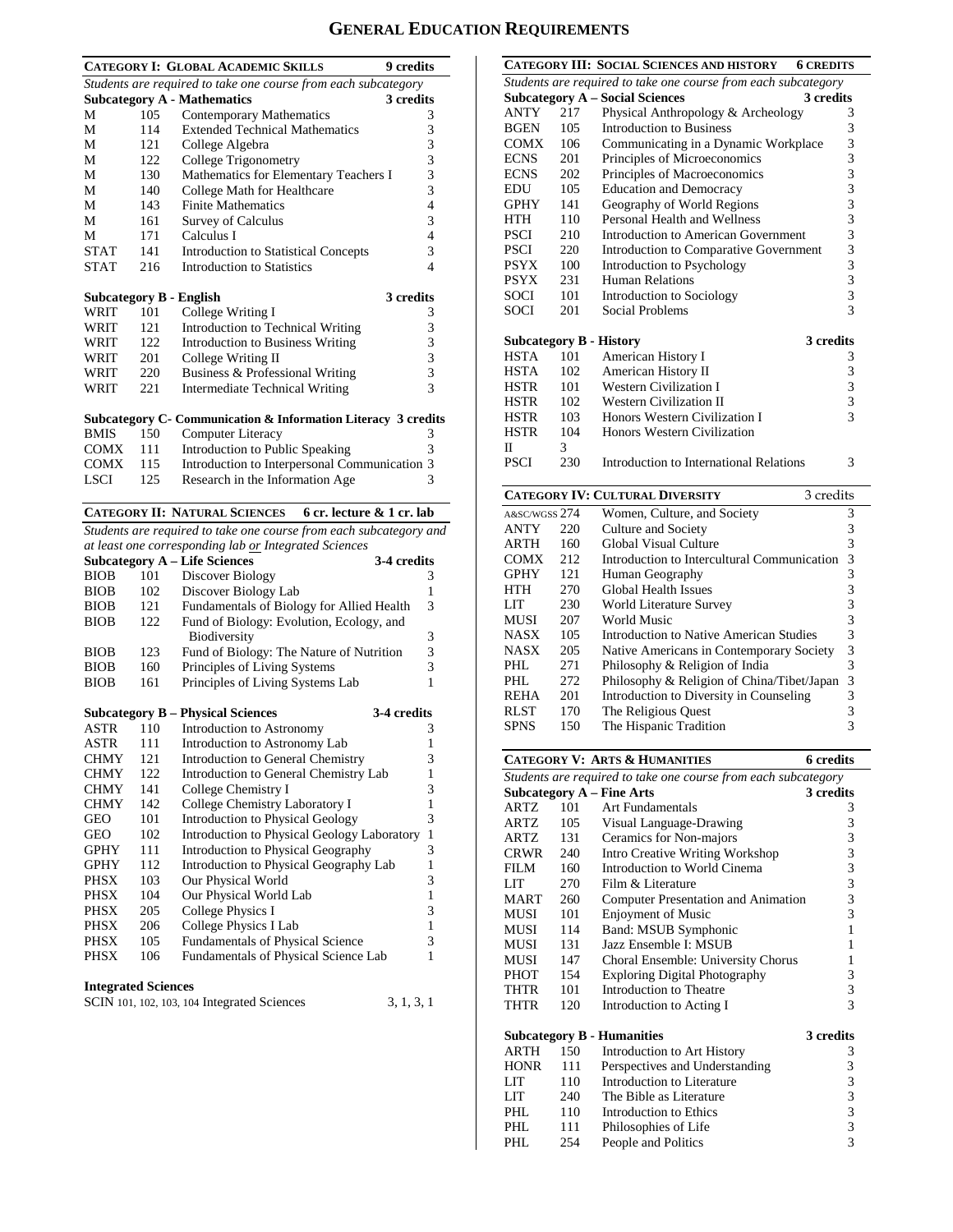|             |         | <b>Course</b>                                                                                                     | <b>Credits</b> | Grade | <b>Semester</b> | Equivalent      |
|-------------|---------|-------------------------------------------------------------------------------------------------------------------|----------------|-------|-----------------|-----------------|
|             |         | Required Courses - A grade of "C" or higher is mandatory in all psychology courses satisfying major requirements. |                |       |                 |                 |
| *PSYX       | 100     | Introduction to Psychology                                                                                        | 3              |       |                 | <b>PSYC</b> 111 |
| <b>PSYX</b> | 222     | <b>Psychological Statistics</b>                                                                                   | 3              |       |                 |                 |
| <b>PSYX</b> | 223     | Research Design and Analysis I                                                                                    | 3              |       |                 |                 |
| <b>PSYX</b> | 224     | Research Design and Analysis I Lab                                                                                |                |       |                 |                 |
| <b>PSYX</b> | 400     | History & Systems in Psychology                                                                                   | 3              |       |                 |                 |
| <b>PSYX</b> | 499     | <b>Senior Thesis</b>                                                                                              | 3              |       |                 |                 |
|             |         | Three credits in <b>one</b> of the following courses:                                                             |                |       |                 |                 |
| <b>PSYX</b> | 395     | Field Work                                                                                                        | 3              |       |                 |                 |
| <b>PSYX</b> | 492     | <b>Independent Study</b>                                                                                          | $1-4$          |       |                 |                 |
| <b>PSYX</b> | 495     | Practicum                                                                                                         | $1-3$          |       |                 |                 |
| <b>PSYX</b> | 298/498 | Cooperative Education/Internship                                                                                  | $1-8$          |       |                 |                 |

### **Restricted Psychology Electives**

#### *Group I: Select two courses (with labs) from this group:*

|             |     | $\frac{1}{2}$ out the composition $\frac{1}{2}$ and $\frac{1}{2}$ and $\frac{1}{2}$ and $\frac{1}{2}$ and $\frac{1}{2}$ |   |  |
|-------------|-----|-------------------------------------------------------------------------------------------------------------------------|---|--|
| <b>PSYX</b> | 320 | <b>Research Methods III</b>                                                                                             | 3 |  |
| and         |     |                                                                                                                         |   |  |
| <b>PSYX</b> | 321 | Research Methods III Lab                                                                                                |   |  |
| <b>PSYX</b> | 350 | Physiological Psychology                                                                                                | 3 |  |
| and         |     |                                                                                                                         |   |  |
| <b>PSYX</b> | 351 | Physiological Psychology Lab                                                                                            |   |  |
| <b>PSYX</b> | 352 | Comparative Psychology                                                                                                  | 3 |  |
| and         |     |                                                                                                                         |   |  |
| <b>PSYX</b> | 353 | Comparative Psychology Lab                                                                                              |   |  |
| <b>PSYX</b> | 354 | Sensation & Perception                                                                                                  | 3 |  |
| and         |     |                                                                                                                         |   |  |
| <b>PSYX</b> | 355 | Sensation & Perception Lab                                                                                              |   |  |
| <b>PSYX</b> | 358 | Drugs and Behavior                                                                                                      | 3 |  |
| and         |     |                                                                                                                         |   |  |
| <b>PSYX</b> | 359 | Drugs and Behavior Lab                                                                                                  |   |  |
| <b>PSYX</b> | 370 | Psychology of Learning                                                                                                  | 3 |  |
| and         |     |                                                                                                                         |   |  |
| <b>PSYX</b> | 371 | Psychology of Learning Lab                                                                                              |   |  |
| <b>PSYX</b> | 380 | Memory & Cognition                                                                                                      | 3 |  |
| and         |     |                                                                                                                         |   |  |
| <b>PSYX</b> | 381 | Memory & Cognition Lab                                                                                                  |   |  |
| <b>PSYX</b> | 480 | <b>Cognitive Development</b>                                                                                            | 3 |  |
|             |     |                                                                                                                         |   |  |

### *Group 2: Select five courses from this group:*

| *PSYX       | 231  | <b>Human Relations</b>                 | 3 |  |
|-------------|------|----------------------------------------|---|--|
| <b>PSYX</b> | 330  | Child Psychology                       | 3 |  |
| <b>PSYX</b> | 332  | <b>Adult Psychology</b>                | 3 |  |
| <b>PSYX</b> | 333  | The Psychology of Aging                | 3 |  |
| PSYX/       | 335/ | Psychology of Gender                   | 3 |  |
| A&SC        | 309  |                                        |   |  |
| <b>PSYX</b> | 340  | Abnormal Psychology                    | 3 |  |
| PSYX/       | 360/ | Social Psychology                      | 3 |  |
| <b>SOCI</b> | 382  |                                        |   |  |
| <b>PSYX</b> | 378  | Introduction to Clinical Psychology    | 3 |  |
| <b>PSYX</b> | 382  | Forensic Psychology                    | 3 |  |
| <b>PSYX</b> | 385  | Psychology of Personality              | 3 |  |
| <b>PSYX</b> | 410  | <b>Cognitive Learning Theories</b>     | 3 |  |
| <b>PSYX</b> | 461  | Industrial & Organizational Psychology | 3 |  |
| <b>PSYX</b> | 470  | <b>Psychological Testing</b>           | 3 |  |

\*May satisfy General Education requirements.